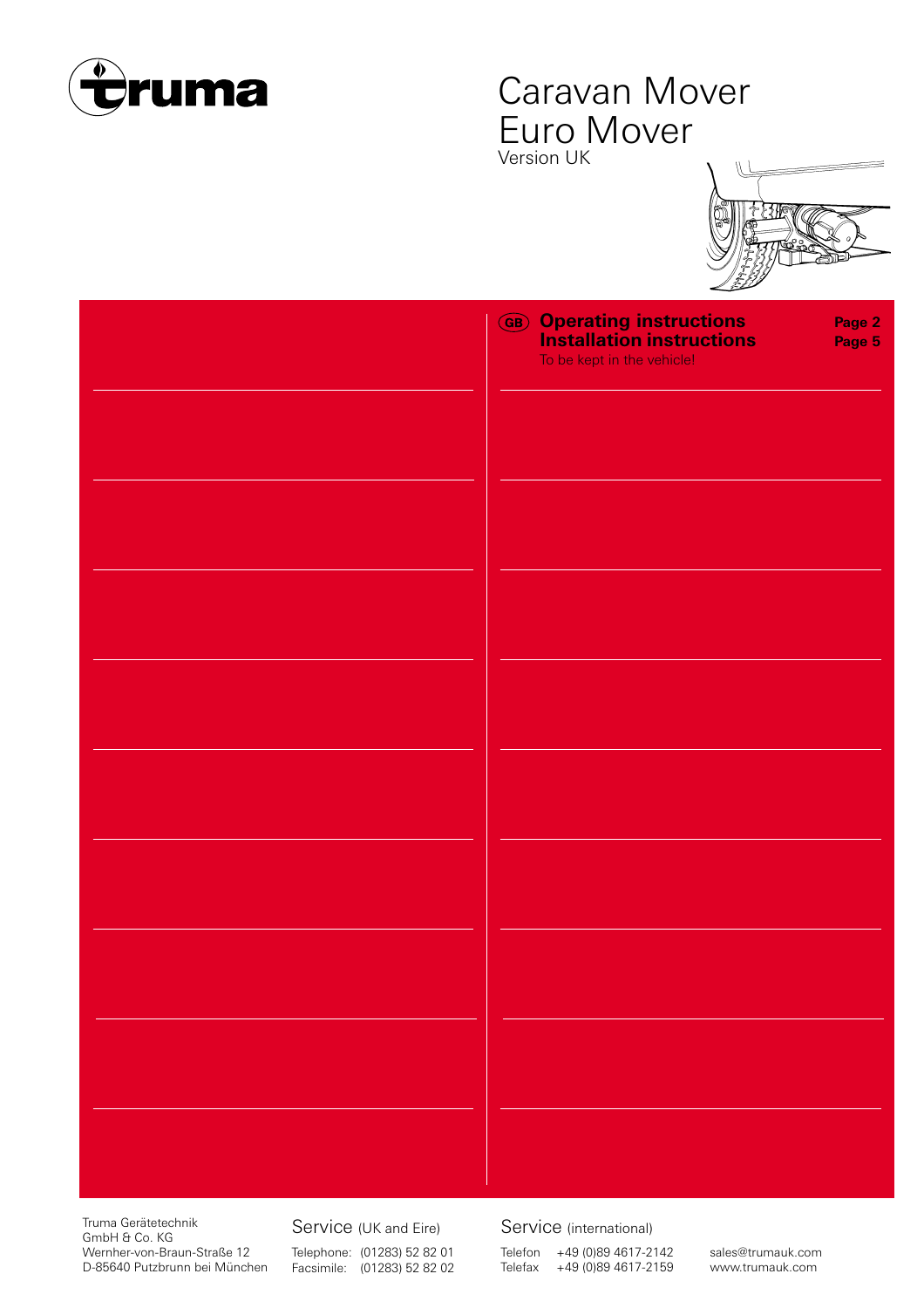

## Caravan Mover Euro Mover Version UK



## Installation example

- 1 Remote handset
- 2 Toggle crank
- 3 Drive motor
- 4 Drive roller
- 5 Electronic control unit
- 6 Battery
- 7 Cross actuation device (Option)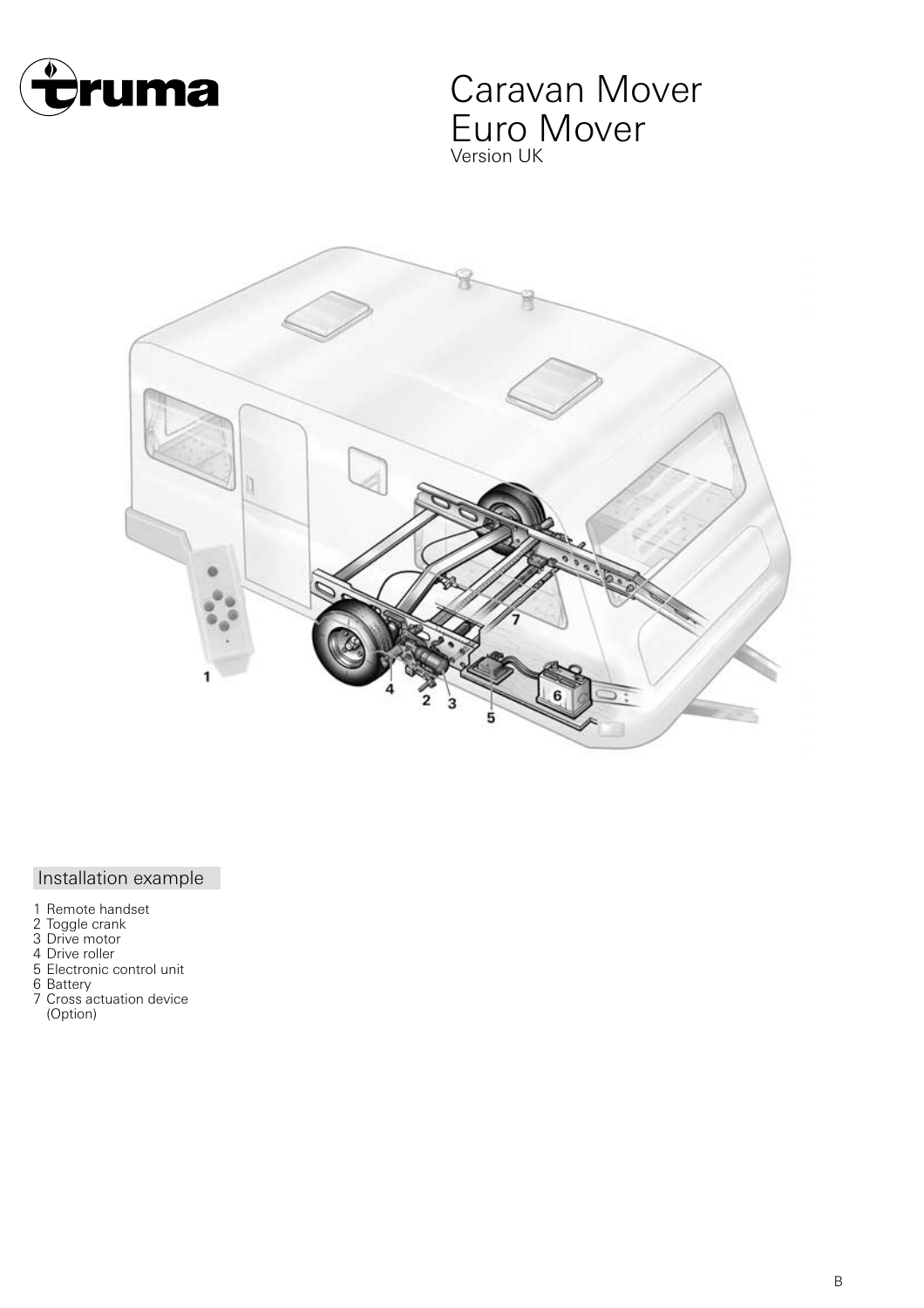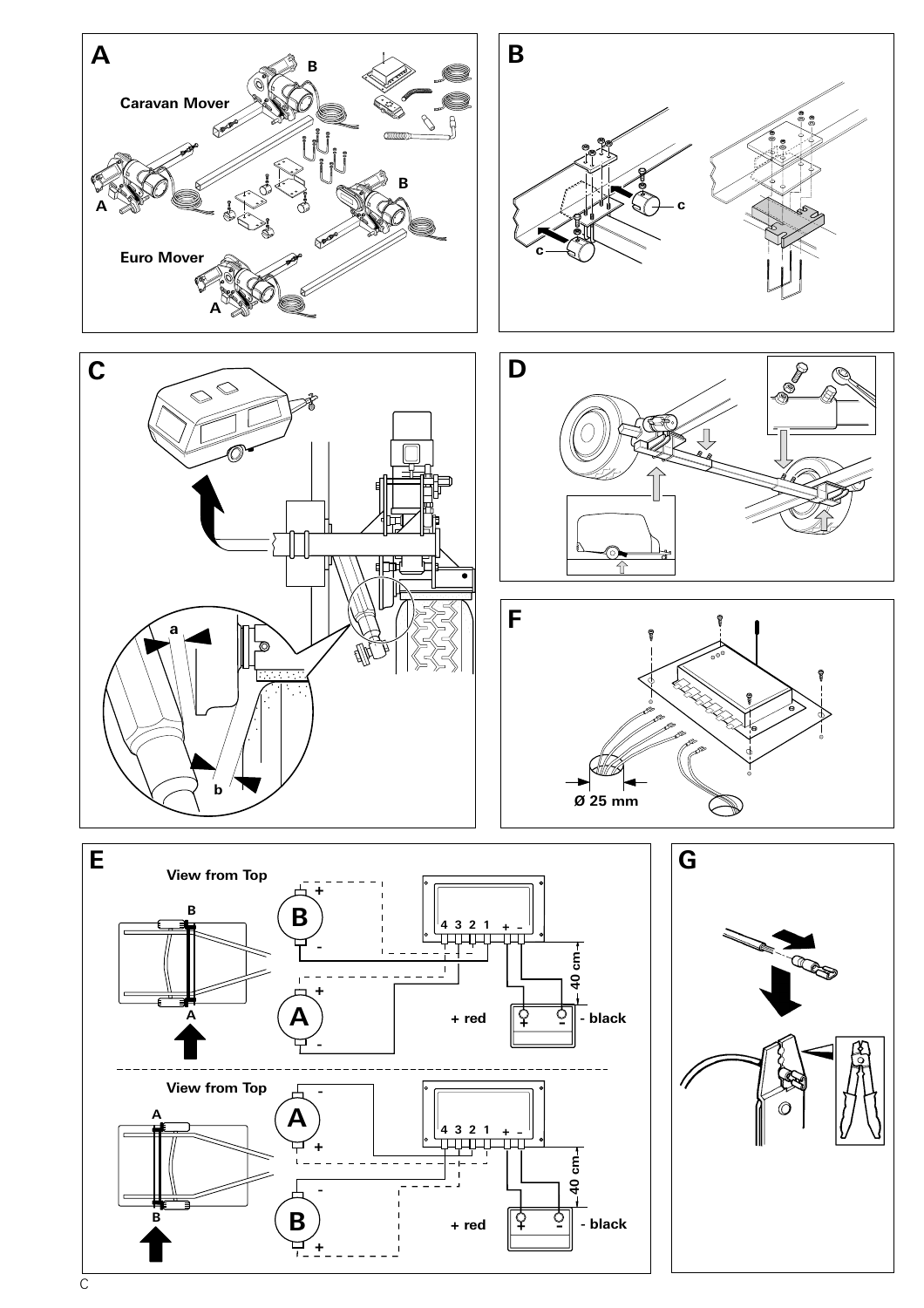## **Operating instructions**

Always observe the operating instructions and "Safety**related instructions" prior to starting!** The vehicle owner is responsible for correct operation of the appliance.

#### Function description

#### **Note that only single axle caravans are suitable.**

The Mover is a manoeuvring aid for moving a caravan without the assistance of a towing vehicle.

It consists of two separate drive units, each of which has a 12 Volt DC motor. These units are attached to the frame of the vehicle near the wheels and are connected by lateral bars.

Once the drive rollers have been engaged against the tyres using the provided wheel brace, the Mover is ready for operation. The equipment is operated using the remote control facility, which transmits radio signals to the relay controller. A separately-installed 12 Volt lead-acid battery (or suitable lead-gel battery) provides the relay controller with power.

For an ease of operation, as an option, a cross actuation device is available (please ask your dealer).

## **Safety-related instructions**

- $\bullet$  Practice operating the Mover in an open area before using for the first time. **This to fully familiarise yourself with the handset/mover operation.**
- Always check tyres and drive rollers before using the equipment; remove sharp-edged stones and the like if necessary; replace used drive rollers.
- $\bullet$ During operation, no persons are allowed inside the caravan.
- $\bullet$  **All persons (particularly children)** must remain outside the Mover operating area.
- $\bullet$  The distance between the radio remote control and the caravan **must not exceed 5 m** during manoeuvring!
- -In the event of malfunctions pull on the handbrake.
- - To prevent the caravan from tipping, direct the tow hitch downhill when manoeuvering down a slope.
- **Always first apply handbrake** after manoeuvring, then re**move drive rollers from tyres** and **block wheels** (particularly on sloping surfaces!). The Mover is **not suitable for use as a parking brake** for a parked caravan.
- $\bullet$  Ensure that remote radio control is protected from unauthorised access (particularly by children!).
- - Never tow caravan with the drive rollers engaged, since this can damage both the tyres and the towing vehicle.
- All wheels and tyres on the caravan must be of the same size and design (max. tyre width 205 mm, wider tyres can be severely damaged by the rollers).
- - In order to ensure that the Mover operates correctly, the distance between the tyres and the released drive rollers must be 20 mm. All tyres must therefore have the same tyre pressure as per the manufacturer's instructions (check at regular intervals!). Readjustment is required if tyre wear has occurred or new tyres are fitted (see drive element installation point 4 and following text).
- $\bullet$  Do **not** use the Mover as a support when jacking up the caravan, since this can damage the drive unit.
- $\bullet$  Do not leave sensitive items such as cameras, personal stereo's ect close to the Mover control box or motor cables in the bedding locker's. The strong electromagnetic fields may cause them damage.
- - The empty weight of the vehicle increases by the weight of the Movers, which reduces the payload of the vehicle.

#### Remote handset



There is no on/off switch on the caravan to be operated.

#### Manoeuvring the caravan



1. With the caravan free from the tow vehicle (handbrake on), engage the drive rollers by use of the 19 mm AF wrench provided or the steady leg brace. The action will be quite stiff and will snap into place. The movement required is just over 1/2 turn. Turn the wrench until it will turn no more without excessive force. Perform at both sides of caravan.

Before operating the Mover, release the handbrake.

2. Press the red button on the handset twice within one second. This will switch on the Mover controls.

3. The six direction buttons provide movement in six directions – forward, reverse, left forward, left reverse, right forward, right reverse. In addition, the "left forward" and "right reverse" buttons or "right forward" and "left reverse" buttons may be pressed at the same time to turn the caravan without moving forward.

4. The caravan will stop when the buttons are released or the radio signal is too weak. Other radio transmitters and other Carver Mover handsets will not cause operation of your Mover.

5. The Mover moves at a single speed only. The speed will increase a little when going downhill and decrease a little when going uphill.

6. Press the red button again to switch off the handset and Mover.

**The red button may also be used as an emergency stop.**

7. After manoeuvring, **apply the handbrake first** and then **disengage the drive rollers from the tyres.**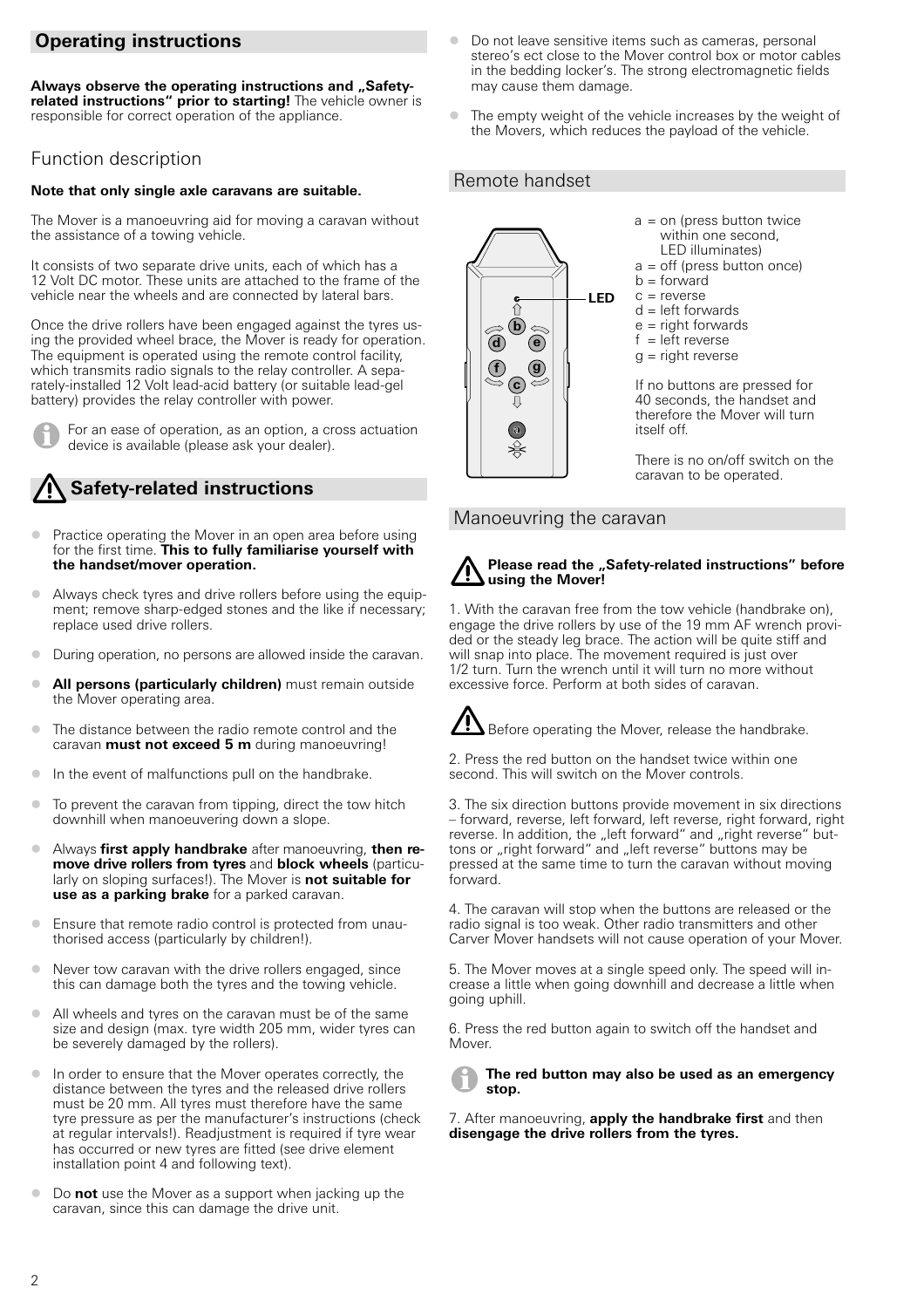#### Hitching to a tow car

1. It is totally possible to position the caravan's hitch to a stationary car tow ball using the Mover, but take some care.

2. Use the instructions above as your guide. Use the button controls to bring the caravan to the car (car handbrake "ON", and car in gear). Use a button stabbing technique to exactly position the hitch directly over the ball. Lower the hitch to the ball and engage in the normal way using the jockey wheel.

3. Hitch the caravan in the normal way ready for towing. **You cannot tow the caravan with the Mover engaged!** Release drive elements from tyres using wheel spanner before starting off. Trying to drive away with the Mover still engaged, will damage your caravan tyres and strain your tow vehicle!

#### **Maintenance**

The drive units should be kept reasonably clean of road debris. Clean the area with a hose pipe to release mud, etc. along with cleaning the caravan. Make sure no large stones, wood branches, etc. are trapped in the mechanism. There is no more care than the above required on the drive units. The controllers require no maintenance. Keep the handset in a dry place.

It is extremely easy for you or your caravan dealer to perform the checking and maintenance of your Mover during the annual inspection of your caravan. If in doubt, please contact the Truma-Services (page 9).

1. Upon an annual basis (or before storing the caravan for the winter) we recommend that you clean the unit as described above, dry off and lightly spray the drive units and mechanisms with a silicon lubricant/water repellent. **Keep the spray off the rollers and tyres!** Apply and release the drive units a few times to work the spray into all the joints. Do not store the caravan with the drive rollers engaged.

2. To prevent the battery from becoming totally discharged during long periods of inactivity it must be disconnected and recharged before using again. Repeat section 1 before starting up and charge the caravan battery.

#### **Checks**

1. Always ask your dealer to check the installation each year when the caravan is serviced.

2. Check the installation, wiring and connections for damage at regular intervals. The drive units must be able to move freely and automatically move away from the tyres when released. If they do not, examine the unit for debris or corrosion at the pivot points and adjust if necessary. Free all pivots as required, oil or spray with WD40 to ensure full and correct movement.

3. After the annual inspection, check whether all motors react properly to the buttons on the remote control.

## General instructions

The manufacturer is **not liable** for damage caused as a result of incorrect installation or operation.

The driver rollers are guaranteed against manufacturing faults for 24 months. However, the guarantee does **not** cover normal wear or damage caused by sharp-edged objects such as stones jammed in the tyres.

It has been designed to climb slopes up to 1:4 reliably and safely on reasonable surfaces. Always consider with care and consideration the action you are going to take by considering the effort required if you were attempting the manoeuvre using your tow car.

The Mover cannot overcome obstacles more than approx. 2.0 cm in height without assistance (please use wood wedges).

Due to the nature of a radio signal, it can get corrupted by external terrain or objects. So there may be small areas around the caravan where the quality of reception reduces, hence the Mover may stop momentarily.

#### **Batteries**

We recommend the use of so-called drive and lighting batteries. Gel batteries and round cell batteries are also suitable.

These batteries are designed for high power demands and have an extremely long service life. The maximum current consumption of the Mover is 120 A during full-load operation. The correct choice of battery depends on the usage period and the scope of use (other consumers in caravan). For mover operation we recommend batteries with a capacity of approx. 60 Ah or more.

Example:

A fully charged lead-acid battery with a capacity of 60 Ah allows the Mover to be operated for approximately 30 minutes (depending on weight of caravan, battery type and terrain).

The use of gel batteries or round cell batteries means that smaller batteries can be used.

Batteries with more capacity allow the equipment to be used for longer.

We recommend the use of chargers with the IuoU characteristic curve (e.g. Truma battery charger NT 12/ 3-18, Part no. 39901-01), which prevent the battery from being damaged because of overcharging, for example.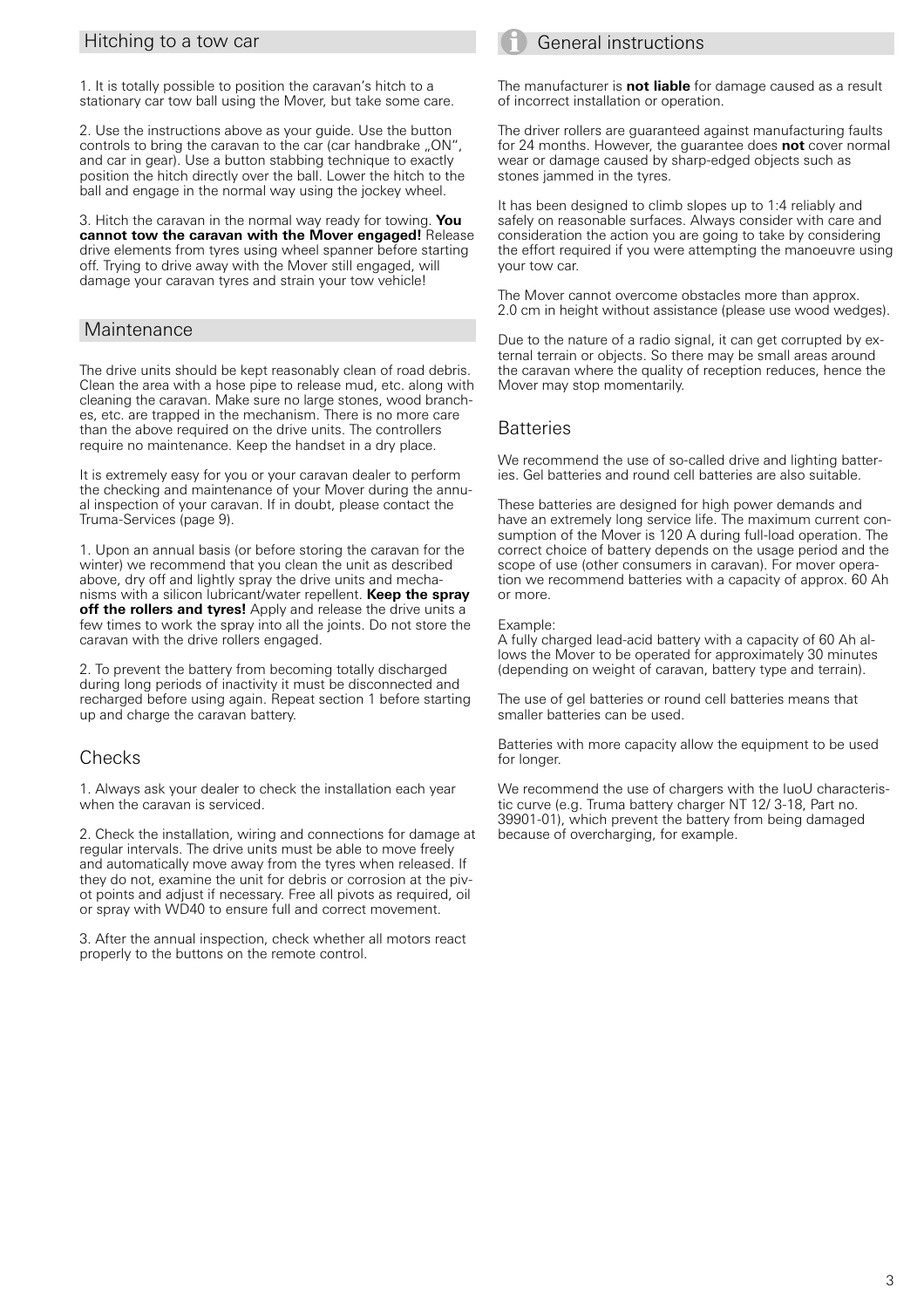#### Trouble-shooting

In the event of a fault, please contact your dealer or the Truma-Service (see page 9).

Before calling customer service, please check the following:

1. Are the batteries in the remote handset in good condition?

2. Is the caravan battery in good condition and fully charged?

Do not use the Mover if the battery voltage is below 10.2 V DC.

## Changing the batteries in the remote handset



Please be sure to use leak proof micro-batteries only, type LR 03, AAA, AM 4, MN 2400 (1.5 V).

When fitting new batteries ensure the polarity is correct!

Dead and used batteries may leak and damage the remote handset. Remove the batteries if the handset is not going to be used for an extended period.

#### **No claims under guarantee will be considered for damage caused by leaking batteries.**

Before throwing away a defective handset, it is essential that the batteries are removed and disposed of in proper manner.

## Aligning the electronic control unit and the remote handset



After replacing a electronic control unit or a remote handset the individuals must be aligned by the following procedure.

1. Ensure the Mover is installed in accordance with the installation instructions and the rollers are **disengaged**. Ensure the caravan battery is connected, in good condition and supplies 12 V, DC to the relay box.

2. Press reset button **(h)** on the relay box for approximately 5 seconds, and the green indicator lamp **(i)** will flash when the button is released.

3. Press the red button **(a)** on the handset twice within one second. This will align the handset and installed relay box.

## **Manufacturer's terms of warranty**

#### **1. Case of warranty**

The manufacturer grants a warranty for malfunctions in the appliance which are based on material or production faults. In addition to this, the statutory warranty claims against the seller remain valid.

A claim under warranty shall not pertain:

- for parts subject to wear and in cases of natural wear and tear
- as a result of not original Truma parts being used in the appliance
- as a consequence of failure to respect the manufacturers instructions for installation and use
- as a consequence of improper handling
- as a consequence of improper transport packing.

#### **2. Scope of warranty**

The warranty is valid for malfunctions as stated under item 1, which occur within 24 months after conclusion of the purchase agreement between the seller and the final consumer. The manufacturers will make good such defects by subsequent fulfilment, i.e. at their discretion either by repair or replacement. In the event of manufacturers providing service under warranty, the term of the warranty shall not recommence anew with regard to the repaired or replaced parts; rather, the old warranty period shall continue to run. More extensive claims, in particular claims for compensatory damages by purchasers or third parties, shall be excluded. This does not affect the rules of the product liability law.

The manufacturer shall bear the cost of employing the Truma customer service for the removal of a malfunction under warranty – in particular transportation costs, travelling expenses, job and material costs, as long as the service is carried out by an authorised Truma-Dealer.

Additional costs based on complicated removal and installation conditions of the appliance (e.g. removal of furniture or parts of the vehicle body) do not come under warranty.

Rollers carry 24 months warranty against manufacturing defects. Rollers are, like the tyres on your caravan a consumable item and the grit will eventually wear down. Also, the grit can be damaged by sharp stones becoming embedded in your caravan tyre: take care to remove sharp stones from your tyres prior to using your Mover.

#### **3. Raising the case of warranty**

In the event of faults, in principle the Truma Service Centre is to be notified: Truma UK Ltd, Eastern Avenue, Burton upon Trent, Staffordshire, DE 13 0BB.

In other countries, respective service partners are available (refer to address list). Complaints must be specified. In addition, the correctly completed warranty certificate must be presented or the Serial number of the appliance and the date of purchase specified.

In order for the manufacturers to be able to determine whether an incident subject to warranty has occurred, the end user must, at his own risk, bring the device to the manufacturers or send it to them.

In instances of the device being sent to the works, dispatch is to be effected by freight transport. In cases under warranty, the works shall bear the transport costs or the costs of delivery and return. If the damage is deemed not to be a warranty case, the manufacturer shall notify the customer and shall specify repair costs which shall not be borne by the manufacturer; in this case, the customer shall also bear the shipping costs.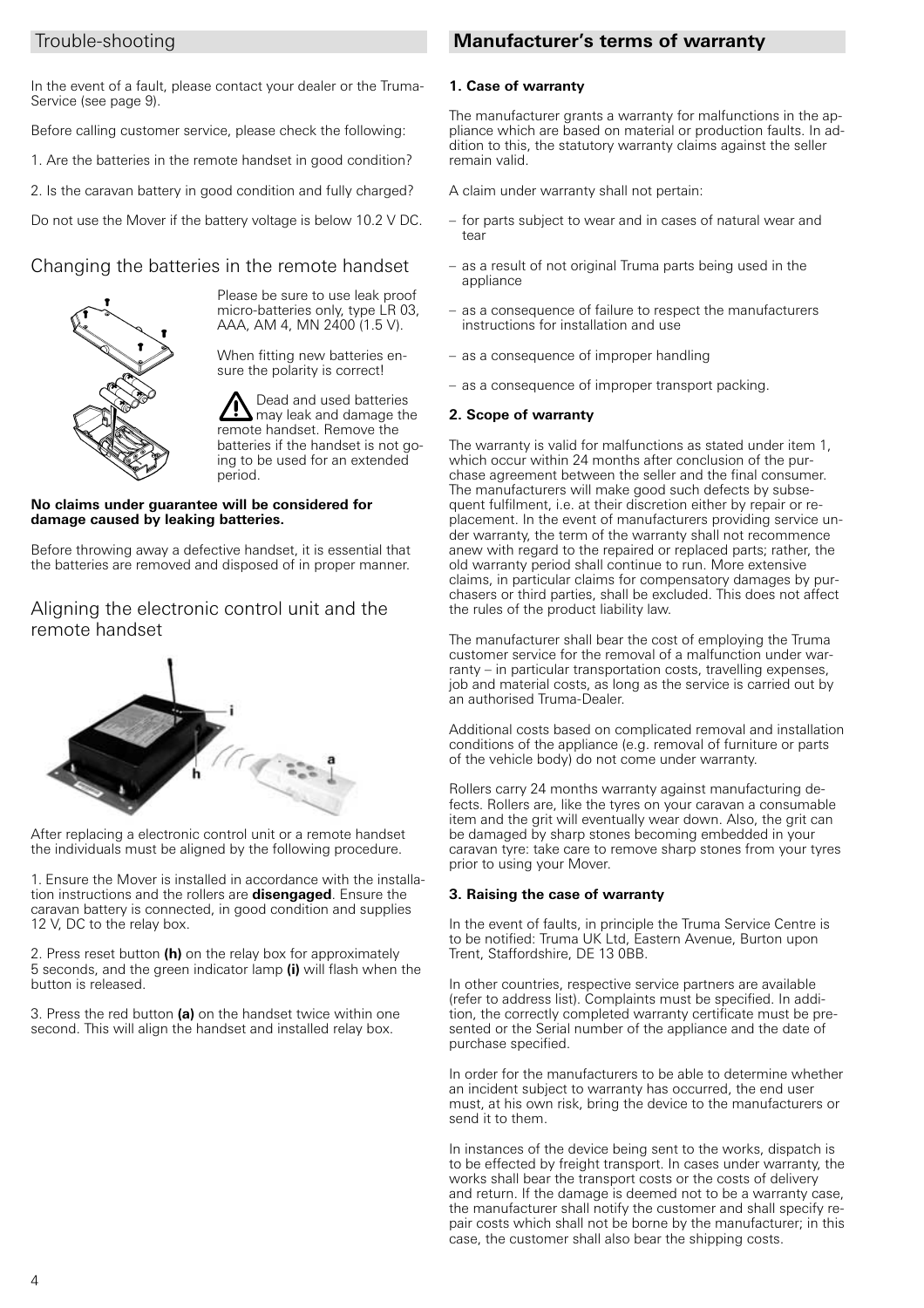## **Installation instructions**

#### **Please fold out the page with diagrams!**

Read the installation instructions prior to starting work and follow them carefully!

#### Intended use

The **Caravan Mover** (for caravans **without shock absorbers)** / **Euro Mover** (for caravans **with shock absorbers)** is designed for use with single-axle caravans with a total weight of up to 1700 kg.

Installation using the standard installation kit is only possible on caravans/trailers within the following dimensions.



all dimensions in mm

- With shock absorbers fitted (Euro Mover)
- \*\*Without shock absorbers fitted (Caravan Mover)

+ With fully loaded vehicle



A distinction is made between L-profiled and U-profiled chassis as shown in the illustration.



## Measuring the chassis height

The chassis height (Y) is measured at point (X)<br>Furo Mover  $X = 140$  mm  $X = 140$  mm<br> $X = 0$  mm Caravan Mover  $X =$ 



## Determining the installation type

#### **1. Standard installation**

Standard installation is used with an L-profile chassis and a frame height (Y) of approx. 185 mm. **No special accessories** are required.

#### **2. Installation on a chassis with U-profile**

Standard installation is used with a U-profile chassis and a frame height (Y) of approx. 185 mm. A **U-profile chassis kit** is needed to compensate for the profile edge.

#### **3. Installation on a chassis with L-profile and frame height of between 140 and 185 mm**

With a chassis with a frame height (Y) of 140 mm to 185 mm, 1, 2 or 3 **spacer plate sets** and the **U-bolt extension kit** are needed to compensate for the height.

#### **4. Installation on a chassis with U-profile and frame height of between 140 and 185 mm**

The **U-profile chassis kit,** 1, 2 or 3 **spacer plate sets** and the **U-bolt extension kit** are required to compensate for the U-profile **chassis** edge and the height.

#### **5. Installation on a chassis with L- and U-profiles with frame height of less than 140 mm**

On a chassis with a frame height (Y) of less than 140 mm a **low chassis kit** must be fitted to compensate the height.

#### **In Germany, the low chassis kit installation must be accepted by a vehicle expert.**

6. The **AL-KO Vario III / AV installation kit must be used** with the AL-KO Vario III / AV chassis with a frame thickness of less than 2.8 mm.

**15**

**50**

**80 6,5**

## Special accessory installation

**1. U-bolt extension kit** (for **chassis** with **L**-profile, frame height **from 140 to 185 mm)** U-bolts, nuts and washers, Part no. 60010-00100.



**140 10**

> **60 94 129**

**ø11 ø9**

<u>چو</u>

**30**

## **1.1. Spacer plate kit**

**(two 15 mm spacer plates)** for height compensation max. 45 mm (3 plates) at each side (e.g. installed behind axle) Part no. 60010-66000.

#### **2. Low chassis kit**

for height compensation for caravan/trailer with frame height of **less than 140 mm,** Part no. 60010-64900.



**3. U-profile chassis kit**  (for chassis with **U**-profile, frame height **approx. 185 mm)** U-bolt with clamping plates and self-locking nuts, stoppers, Part no. 60010-09200.

#### **4. AL-KO Vario III / AV Installation kit**

for caravans with AL-KO Vario III / AV Chassis (frame thickness less than 2.8 mm) **mandatory,** Part no. 60010-21500.

#### **5. Cross actuation device**

(for swivelling both drive units against the wheels from one side and releasing them again) connecting tube, middle tube, nuts, bolts, grub screws, Part no. 60010-18500.



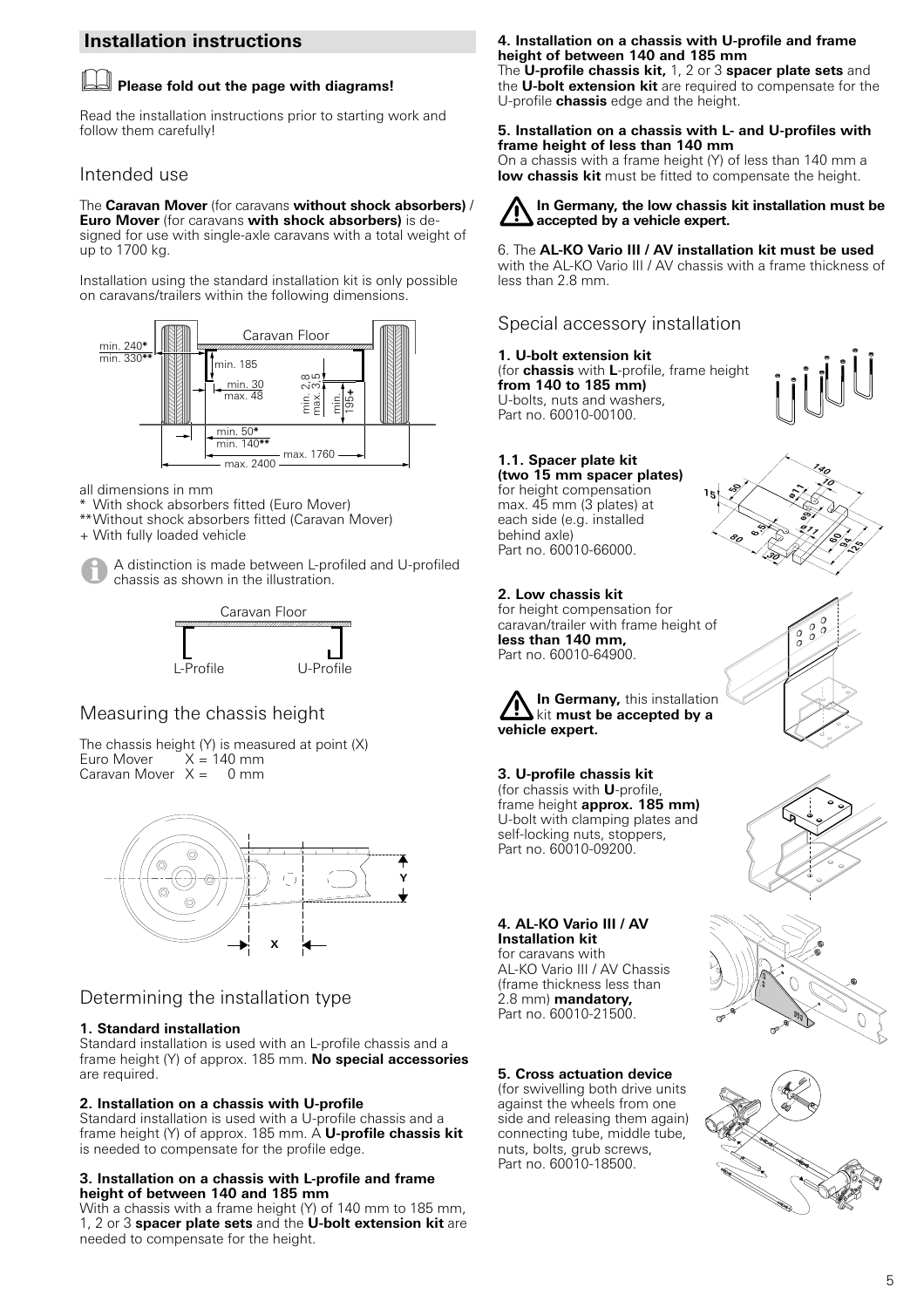#### **The Caravan Mover/Euro Mover is not approved for installation on caravans/trailers with any other**

**chassis!** Any drilling (exception: when using flat frame kit) or welding to the chassis is not allowed. Under no circumstances remove any suspension components from the chassis.

## Approval

When installing the Mover always observe the technical and administrative rules and regulations of the country in which the vehicle is to be registered for the first time.

Any modification to the unit, or the use of spare parts and functionally-important accessories which are not original Truma components, or failure to respect the installation and operating instructions, will lead to the cancellation of the guarantee and to exclusion of claims for liability. in addition to this, the operational approval for the device will be cancelled.

For Germany, a general operating permit (ABE) has been issued. For export requirements please contact service.

## Tools and facilities required

#### **To install the unit you will need:**

13 mm AF socket / wrench 13 mm AF combination spanner Torque wrench (automotive size) Cable cutter/Crimping tool Power drill / screwdrivers / 25 mm hole cutter Portable 2 tonne trolley jack and axle stands to suit Appropriate lighting

## Choice of location

We recommend to fit the Mover behind the rear axle. Under special circumstances (for example lack of space) the Mover can also be fitted in front of the front axle. Only the provided U-bolts must be used to attach the Mover (or the U-bolt extension special accessory).

The frame of the vehicle must be kept free of rust and heavy soiling and without any damages to the suspension components.

The caravan must be fitted with the same size and type of tyre on each wheel; to ensure the wheel diameter is identical, we recommend to install and set up the mover only with new tyres, these are to be inflated to manufacturer's specifications.

**The Caravan Mover weighs approximately 30 kg, the Euro Mover weighs approximately 32 kg.** Ensure the pay load allowance of the caravan can accommodate this.

#### Installation of the drive units

The AL-KO Vario III / AV installation kit (Part no. 60010- 21500) must be used for caravans with the AL-KO Vario III / AV chassis (frame thickness less than 2.8 mm). For installation see instructions provided with installation kit.

**1. Fig. A:** Remove all components from packing and place on the floor.

2. Loosely screw all components together to form a cross strut. Nuts must be no more than finger-tight.

**3. Fig. B:** Place the assembly loosely to the chassis with the exception of the stoppers (C – stoppers are attached when installation is complete).

For chassis with U-profile frame, use U-profile chassis kit (Part no. 60010-09200) instead of clamping plates provided for standard installation. Fit the two clamping plates to the frame as shown in the illustration and attach using the U-bolts and nuts provided in the installation kit. (The provided stoppers replace the standard stoppers (C) and are attached when installation is complete).



Position drive rollers such that they are in front of or behind the tyres at wheel hub height (middle of wheel). No height compensation is required for the standard installation (frame height approx.185 mm).

With frame heights of 140 mm to 185 mm, use U-bolt extension kit (Part no. 60010-00100) and spacer plate set (Part no. 60010-65000) to set the drive rollers to the correct height (middle of wheel).

For height compensation (as shown in fig. B) clamp 1 to 3 spacer plates (d) between the cross strut and the vehicle frame (maximum of 3 plates). Use the extended U-bolts for installation.

For greater height differences, a low chassis kit (Part no. 60010-09400) is available from Truma as a special accessory – for installation see instructions provided with low chassis kit.

**4. Fig. C:** Create an adequate distance between the chain guard and the wheels/shock absorbers by moving the drive units to the side so that they do not come into contact with each other.

**5. Fig. D:** Move adjustable middle tube into a central position and tighten the 2 bolts at the side a little.

Create the correct distance between the tyre and the roller (20 mm) with the provided spacer by moving the drive units in the longitudinal direction.

6. Once the drive units have been correctly positioned, tighten the U-bolt nuts a little and then check that the distance between the rollers and the tyres is 20 mm. The weight of the caravan must be on the wheels when doing this. Check that there is adequate floor clearance.

7. Re-check the distance of 20 mm from the tyres (with weight on wheels) and then tighten the nuts on the U-bolts (20 Nm for W/F 13 mm), and the  $\overline{4}$  bolts of the middle tube (15 Nm).

**8. Fig. B:** After installing in the correct position, fit stoppers (C) immediately in front of and behind the retaining plates. The stoppers prevent the Mover from sliding on the vehicle frame during operation.



When the rollers are applied the minimum distance for **dimensions** <sub>a</sub> and applied the time **diplomand of the set of the dimensions** and a b<sup>or</sup> is 10 mm **(fig. C).** 

9. Once the Mover has been correctly fitted and secured, the one-sided operating facility that is available as a special accessory can be installed as described in the provided installation instructions.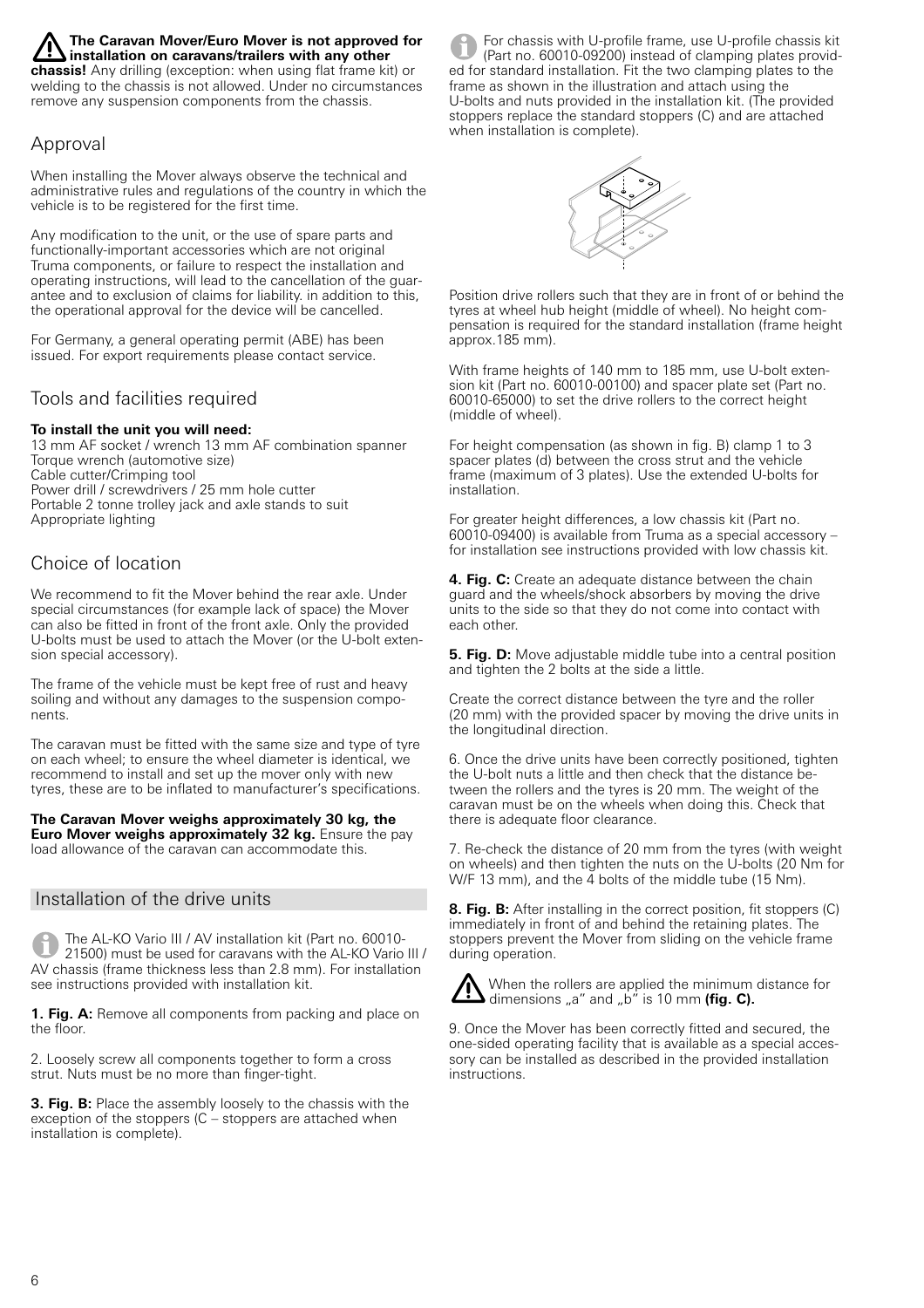#### Installation of motor cables and control unit

Remove battery cable terminals and disconnect any external electrical power before starting work. If you are unsure about the electrical installation, have it checked out by a qualified Auto Electrician.

Pre-fitted, each motor has two heavy-duty cables (6 mm<sup>2</sup>). All the cables have to be routed along the underside of the caravan floor to the point where the electronic control unit will be situated. An example of a suitable location for the relay controller is in a bed stowage box in close proximity to the manoeuvring aid, **at least 40 cm away from the battery.**

The battery connection cables may not be lengthened. The connecting cables to the motor and the battery must be separate and must not be routed via the relay box.

**1. Fig. F:** Attach relay controller (installed horizontally with antenna in a vertical position) to floor of stowage box with provided screws.

2. Drill a 25 mm hole, approximately 150 mm in front of control unit for the motor cables.

Take care to avoid any chassis members, gas pipes and electrical wires)! The connecting cables to the motor and the battery must not be routed parallel to each other.

3. Route motor connecting cable to relay controller along underbody of caravan and attach to chassis or underbody using the provided clips and screws. Take care to secure the cables so they will not chafe on the chassis or sag below the floor (use supplied protection tubing).

**The motors move** when the drive rollers are engaged, **so allow a little slack** at the motors to avoid the **cables** being stretched.

4. Mark the relevant motor connecting cables and then **cut to length** accordingly (before or after the axle, depending on the installation). Crimp provided spade connectors to the cables **(fig. G)** and connect in accordance with wiring diagram **(fig. E) (red = positive, black = negative).**

Excess cable must be cut to length and not looped inside the bedding locker. A good quality connection on each cable is essential!

**5. Fig. E and F:** Route battery connecting cables (10 mm<sup>2</sup>) to relay controller and securely attach using the provided clips and screws.

Route battery connecting cables so that they do not chafe (particularly at leadthroughs through metal panels). Use water hoses or leadthrough grommets to prevent damage to cables. Connect battery connecting cables to the existing battery terminals **(red = positive, black = negative).**

6. Re-check whether all cables are correctly connected, attached using the provided clips and cannot chafe.

## Commissioning the Mover

1. Ensure the battery used to operate the Mover is fully charged (do not operate the Mover if the voltage in the battery is below 10.2 V DC).

2. Place the caravan outside in a clear area and pull on the handbrake. Ensure that the rollers are disengaged from the road tyres and the corner steadies are raised.

3. Connect battery terminals to battery, check that all cables are secure and not hot or indicating signs of short circuits, etc.

4. Press the red button on the remote control twice within one second. This switches the remote control on and the LED illuminates. If LED does not illuminate, check polarity and condition of batteries in remote control. The remote control switches itself off after about 40 seconds if no buttons are pressed.

5. Check that both drive motors are stationary. With the handset switched on, and within 2 m of the control unit, press the forward button. Check that both drive motors are driven.

6. Press the red button again to switch off the handset and Mover.

7. Engage the drive rollers by use of the 19 mm AF wrench provided or the steady leg brace. The action will be quite stiff and will snap into place. The movement required is just over 1/2 turn. Turn the wrench until it will turn no more without excessive force. do this on both sides of the caravan.

8. Ensure that there no obstacles around the caravan, release the handbrake and switch the remote control on. Now check all functions several times according the operating instructions.

9. Press the red button again to switch the handset and Mover off. Release the drive mechanisms with the wheel brace (19 mm) and recheck the roller to tyre spacing. Adjust if necessary.

The distance between the rollers and the tyres is 20 mm.

## Warning information

The yellow sticker with the warning information, which is enclosed with the appliance, must be affixed by the installer or vehicle owner to a place in the vehicle where it is clearly visible to all users (e.g. on the wardrobe door)! Ask Truma to send you a sticker, if necessary.

## **Technical data**

**Operational voltage:** 12 V DC<br>**Current consumption:** Average 30 A **Current consumption:** 

**Stand by consumption:**  $\langle 15 \text{ mA} \rangle$ <br>**Speed:** Approx.

**Maximum tyre width:**<br>Weights:

**Designation:** Caravan Mover II Euro Mover II Area of operation: Single axle caravans with a total weight up to 1700 kg<br>12 V DC Maximum 120 A **Speed:** Approx. 22 cm per second (depending of the tyre size) **Weights:** Caravan Mover II, approx. 30 kg Euro Mover II, approx. 32 kg

CE

Right to effect technical modifications reserved!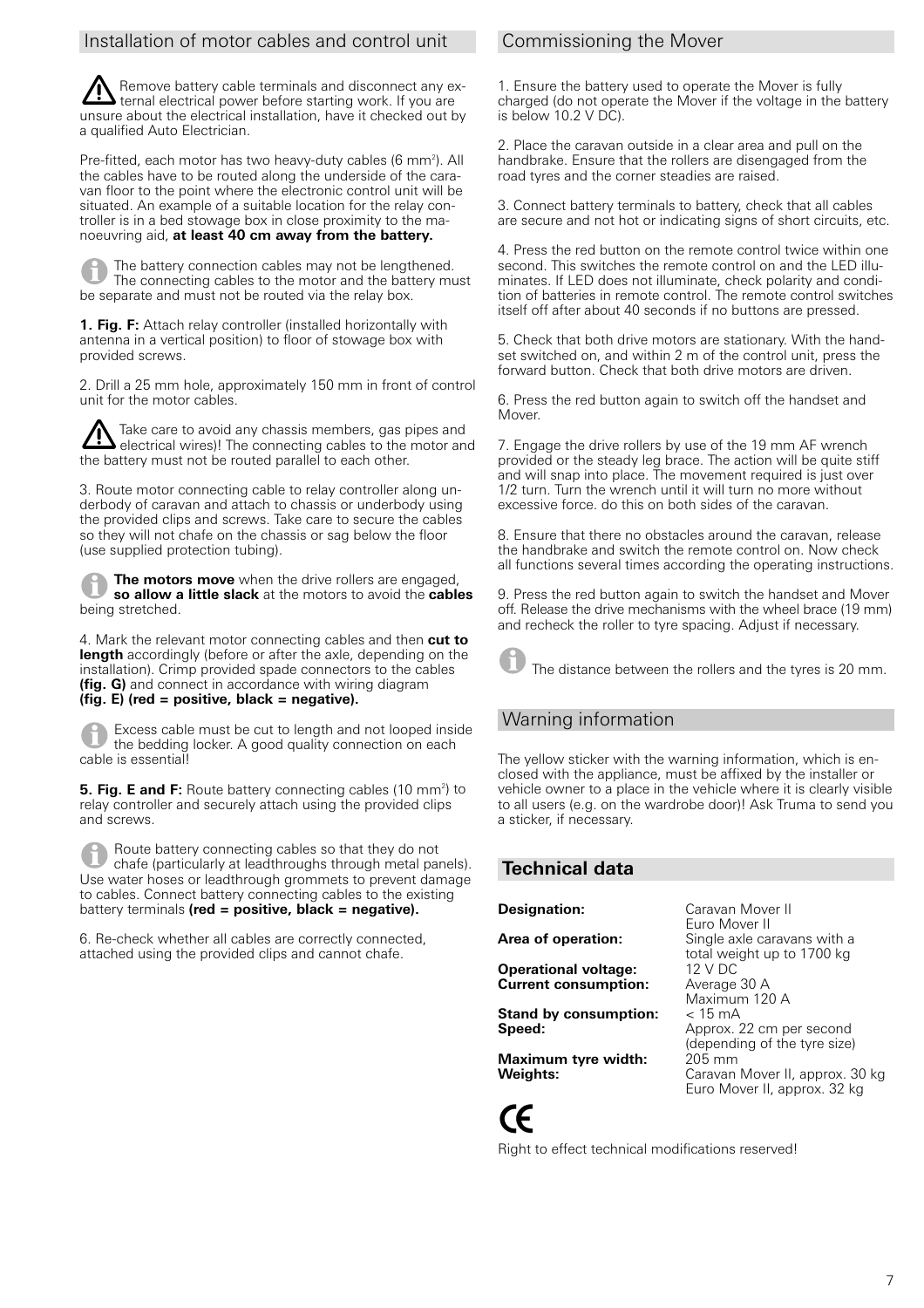

## **R&TTE Declaration of Conformity (DoC)**

## We, **Truma Gerätetechnik GmbH & Co. KG**

Wernher-von-Braun-Str. 12, D-85640 Putzbrunn, Germany, (name and address of the manufacturer)

declare under our sole responsibility that the product:

| product name:  | Euro Mover                                                                            |
|----------------|---------------------------------------------------------------------------------------|
| trade name:    | Euro Mover II,<br>Euro Mover M1.<br>Caravan Mover II,<br>Twin Mover/Euro Mover Tandem |
| type or model: | Euro Mover II,<br>Euro Mover M1, Caravan Mover II,<br>Twin Mover/Euro Mover Tandem    |

to which this declaration relates is in conformity with the essential requirements and other relevant requirements of the R&TTE Directive (1999/5/EC).

#### **The product is compliant with the following standards and/or other normative documents:**

| <b>SAFETY</b> (art 3.1.a):        | EN 60950-1:2001<br>(title and/or number and date of issue of the standard(s) or other normative document(s))                   |
|-----------------------------------|--------------------------------------------------------------------------------------------------------------------------------|
| <b>EMC</b> (art $3.1$ b):         | EN 301489-3:2002,<br>(title and/or number and date of issue of the standard(s) or other normative document(s))                 |
| <b>SPECTRUM</b> (art 3.2):        | EN 300220-1:2000, EN300220-3:2000<br>(title and/or number and date of issue of the standard(s) or other normative document(s)) |
| OTHER:                            | 72/245/ECC, 95/54/EC<br>(title and/or number and date of issue of the standard(s) or other normative document(s))              |
| <b>Sales Countries:</b>           | AT, BE, CH, CY, CZ, DE, DK, EE, ES, FI, FR, GB, GR, HU, IE, IS, IT, LT, LU, LV, MT,<br>NL, NO, PL, PT, SE, SI, SK              |
| <b>Supplementary information:</b> | class 1, Frequency 433,92 MHz                                                                                                  |
| Place and date of issue:          | Putzbrunn, 30.03.2005                                                                                                          |
|                                   |                                                                                                                                |

**Signed by or for the manufacturer:**

**Name** (in writing) **Dr. Gerd Fricke** 

**Title:** CTO

 $f^{\dagger}$ (Signature of authorised person)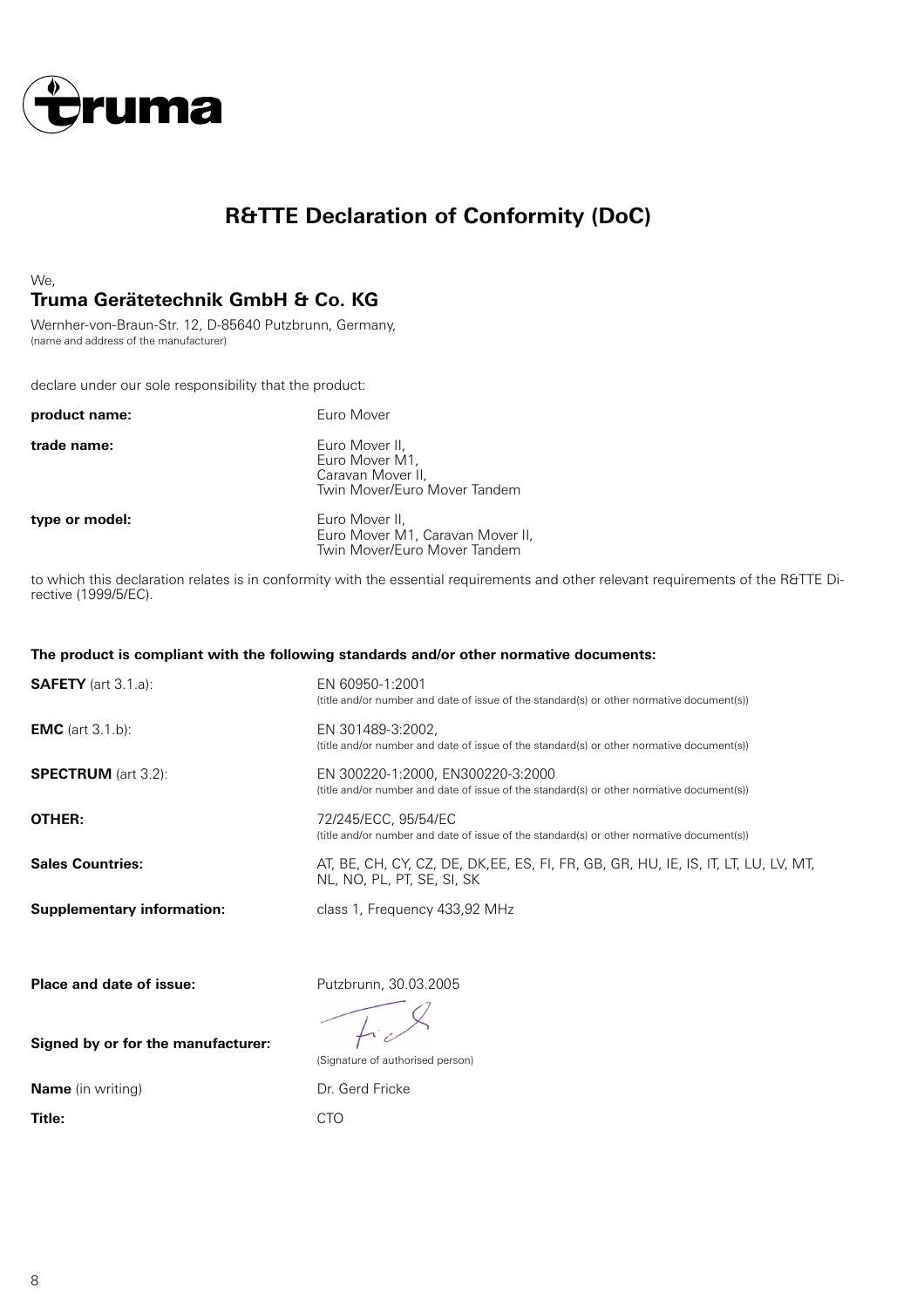

# International-Service

Holzer-Caravan Klagenfurt, Ehrentaler Straße 33, 9020 Klagen- $\bigcirc$ furt, Tel./Fax 0043 (0)463 433 57, Mobil (0)664 140 61 40

Bachner Wohnwagen & Reisemobile GmbH, Werner-Gröbl-Straße 3, 8501 Lieboch, Tel. 0043 (0)3136 625 25, Fax 0043 (0)3136 625 25 10

Egger Camping-Service, Bachzeile 12, 8940 Liezen, Tel./Fax 0043 (0)664 401 51 83, Mobil (0)664 401 51 83

Installationen Josef Buchner, Nr. 39, 5722 Niedernsill Tel. 0043 (0)6548 82 62, Fax 0043 (0)6548 826 24, Mobil (0)664 161 93 69

Wagner-Camping-Service, Frauenbachergasse 22, 2320 Rannersdorf, Tel. 0043 (0)1706 37 60, Mobil (0)664 253 41 54

Brodinger & Tulipan, Camping-Technik-Putz, Landstraße 5, 5020 Salzburg, Tel. 0043 (0)662 87 67 48 12, Fax 0043 (0)662 87 67 22 10, Mobil (0)664 160 53 01

Messer Austria GmbH, Austr. 2, 6832 Sulz, Tel. 0043 (0)5522 44 43 53, Fax 0043 (0)5522 44 43 33, Mobil (0)664 264 40 05

- (AUS) Dometic Pty Ltd, 6 Treforest Drive, Clayton, Vic. 3168, Tel. 0061 (0)3 95 45 56 55, Fax 0061 (0)3 95 45 59 66
- Gautzsch Gimeg N.V., Drie Sleutelsstraat 74, 9300 Aalst,  $\bigcirc$ Tel. 0032 (0)53 70 66 77, Fax 0032 (0)53 21 61 62
- $\binom{B}{}$ Tachograph Ltd., P. Brovki Str. 15, 220072 Minsk, Tel. 00375 (0)17 22 66 82 02, Fax 00375 (0)172 89 25 52
- Selzam AG, Harzachstrasse 8, 8404 Winterthur,  $(CH)$ Tel. 0041 (0)52 233 25 21, Fax 0041 (0)52 232 97 15
- KOV, Karosárna a slévárna, Sokoloská 615, 28101 Velim,  $(cz)$ Tel. 00420 (0)321 76 35 58, Fax 00420 (0)321 76 33 37
- Truma Truma Gerätetechnik GmbH & Co. KG, Postfach 1252  $\circledcirc$ D-85637 Putzbrunn, Telefon +49 (0)89 4617-2142, Telefax +49 (0)89 4617-2159
- Olympic A/S, Tvaervej 2, 6640 Lunderskov,  $\widehat{({\tt DK})}$ Tel. 0045 75 58 57 00, Fax 0045 75 58 63 07
- Stimme, S.L., Poligono Industr. Mediterraneo,  $\left(\mathsf{E}\right)$ Calle Ildefonso Carrascosa 2, 46560 Massalfassar (Valencia), Tel. 0034 961 40 00 58, Fax 0034 961 40 24 62
- (EST) Parkli HL, Mustjöe 39, 10617 Tallinn, Tel. 00372 655 00 00, Fax 00372 656 26 30
- Euro Accessoires, ZAE Parc de Champagne B.P. 89,  $\bigodot$ 07303 Tournon-sur-Rhône Cédex, Tel. 0033 (0)4 75 06 92 92, Fax 0033 (0)4 75 06 92 96
- Kehä Caravan Tukku Oy, Koskelontie 15, 02920 Espoo,  $(FN)$ Tel. 00358 (0)9 84 94 30 34, Fax 00358 (0)9 84 94 30 30
- G. Bournas G. Efthimiou O.E., P. Ralli 36 & Ag. Annis,  $\binom{G}{R}$ 12241 Egaleo - Athen, Tel. 0030 (0)210 346 14 14, Fax 0030 (0)210 342 34 03
- Virág Trans Bt., újhegyi út 7, 1108 Budapest,  $\bigcap$ Tel. 0036 (0)1 433 57 61, Fax 0036 (0)1 261 32 49
- $(HR)$ Klimamobil, Štefanovečki zavoj 17a, 10040 Zagreb, Tel. 00385 (0)1 291 01 43, Fax 00385 (0)1 295 05 21
- Dimatec S.p.A., Via Galileo Galilei, 7, 22070 Guanzate (CO),  $\bigcap$ Tel. 0039 031 352 90 61, Fax 0039 031 352 96 89
- Afl-Húsbílar ehf., Gránufélagsgata 49, 600 Akureyri,  $\binom{1}{s}$ Tel. 00354 462 79 50, Fax 00354 461 26 80

Bilaraf Ltd., Audbrekka 20, 200 Kópavogur, Tel. 00354 564 04 00, Fax 00354 564 04 04

- Carac Industry Co., Ltd., 1-4-2 Heiwadai, Nerimaku,  $\bigcirc$ Tokyo 179-0083, Tel. 0081 (0)3 3931 02 20, Fax 0081 (0)3 3931 07 06
- Ets Geiben s.ą.r.l., 260, route d'Esch, 4451 Belvaux,  $(L)$ Tel. 00352 59 15 19, Fax 00352 59 44 55
- Autokurtas, Lazdiju Str. 20, 3018 Kaunas,  $(T)$ Tel. 00370 37 39 10 90, Fax 00370 37 39 14 54
- $\widehat{N}$ Neptus A.S., Høymyrmarka 7, 1391 Vollen, Tel. 0047 66 75 99 50, Fax 0047 66 75 99 51
- $\widehat{N}$ Gautzsch Gimeg B.V., Strijkviertel 25, 3454 PH De Meern, Tel. 0900 373 73 73, Fax 0031 (0)30 666 53 97
- $\widehat{NZ}$ Leisure Appliances New Zealand Ltd, 34 Tauhinu Road, Miramar, Wellington, Tel. 0064 (0)4 380 93 92, Fax 0064 (0)4 380 93 98, Free Fax 0800 695 347
- $\bigodot$ J.C.L. Andrade, Lda., Apartado 718, Lugar do Padrao, E.N. 327 - S. Miguel do Souto, Sta. Maria da Feira, 4524-906 Souto V.F.R., Tel. 00351 256 80 10 34, Fax 00351 256 80 14 88

Marcampo - Artigos de Campismo, Lda., Av. Almirante Gago Coutinho, 56D, 1700-031 Lissabon, Tel. 00351 21 848 67 76, Fax 00351 21 847 06 99

- Truma Polska Sp. z o.o., ul. Kuczkowskiego 3/2U,  $(PL)$ 31-619 Krakau, Tel. 0048 (0)12 641 02 41, Fax 0048 (0)12 641 91 33
- Comapnija Poliauto, Hawskaja str. 3, ab 3., (RUS) 113162 Moskau, Tel. 007 (0)95 232 00 29, Fax 007 095 958 27 57
- Alde International Systems AB, Wrangels Allé 90,  $\odot$ 29111 Färlöv, Kristianstad, Tel. 0046 (0)44 712 74, Fax 0046 (0)44 718 48
- Prebil d.o.o., Opekarska 14, 1000 Ljubljana,  $(SLO)$ Tel. 0038 (0)61 542 63 70, Fax 0038 (0)61 542 63 71
- $(SK)$ Tamex spol. s r.o., Kovácsova č. 359, 85110 Bratislava, Tel. 00421 (0)2 44 45 49 20, Fax 00421 (0)2 44 45 49 35
- $(TR)$ Karyat Karavan Yat San. Tic. Ltd. Sti., Kusdili Cad. Efes Ishani Kat: 3, No: 171 Kadiköy, 81310 Istanbul, Tel. 0090 (0)216 418 73 96, Fax 0090 (0)216 418 73 97

07.12.2004

12.2004

j7.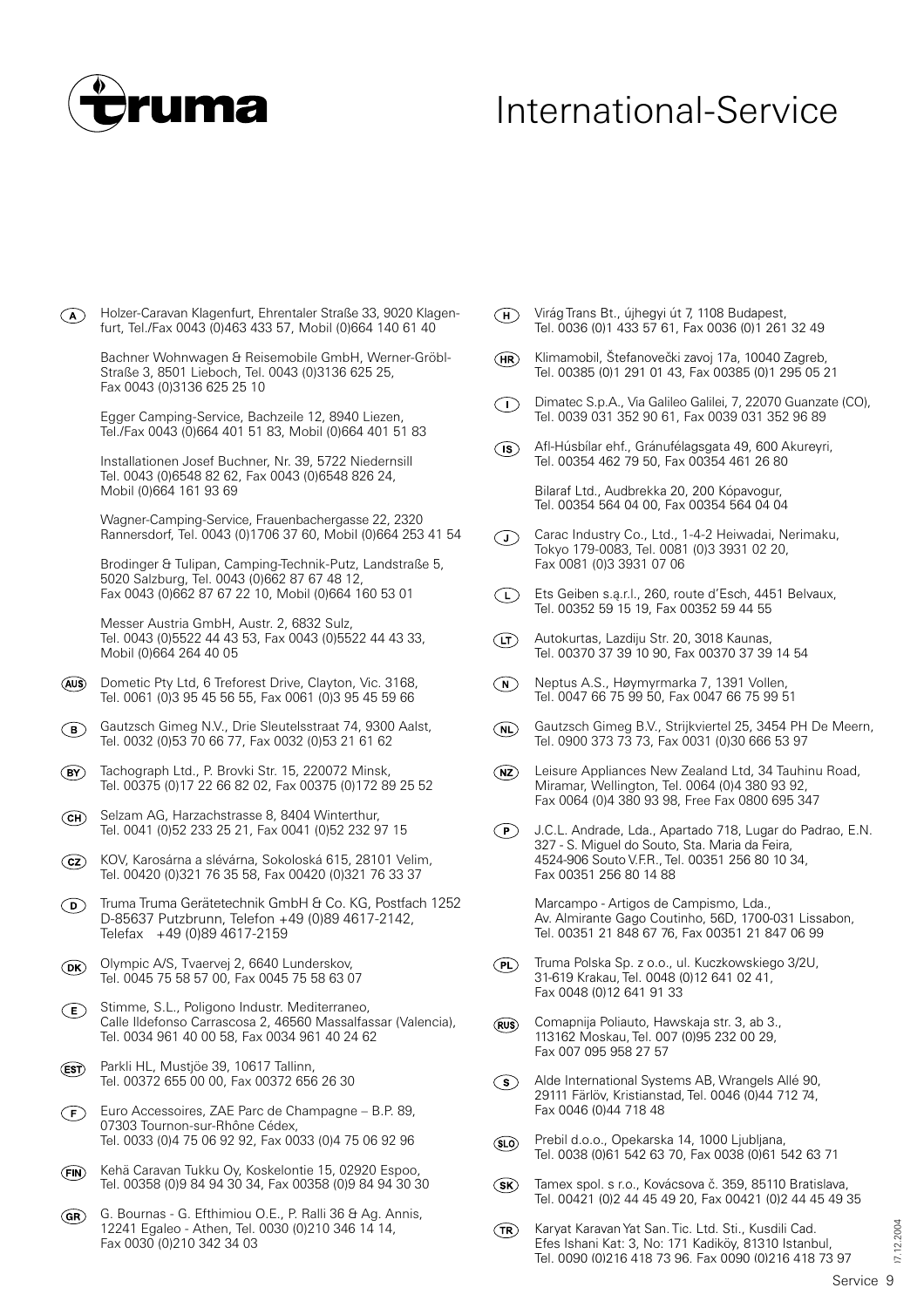



## **Quality with tradition**

Truma was founded in 1949. This middle-sized family concern is today Europe's leading manufacturer of gas heating systems for motor vehicles.

Truma develops, manufactures, and markets comfort equipment for caravans, motor homes, and boats

- Liquid gas heating systems
- Hot-air systems
- Air-conditioning systems
- Hot-water production systems
- Gas lights
- Convenience accessories for gas systems
- Manoeuvring aid for caravans

and supplementary heating systems for commercial vehicles.

The Truma Group also includes the company of ALDE, a Swedish manufacturer of hot water heating systems, and MPV-TRUMA, a firm which supplies technical medical products.

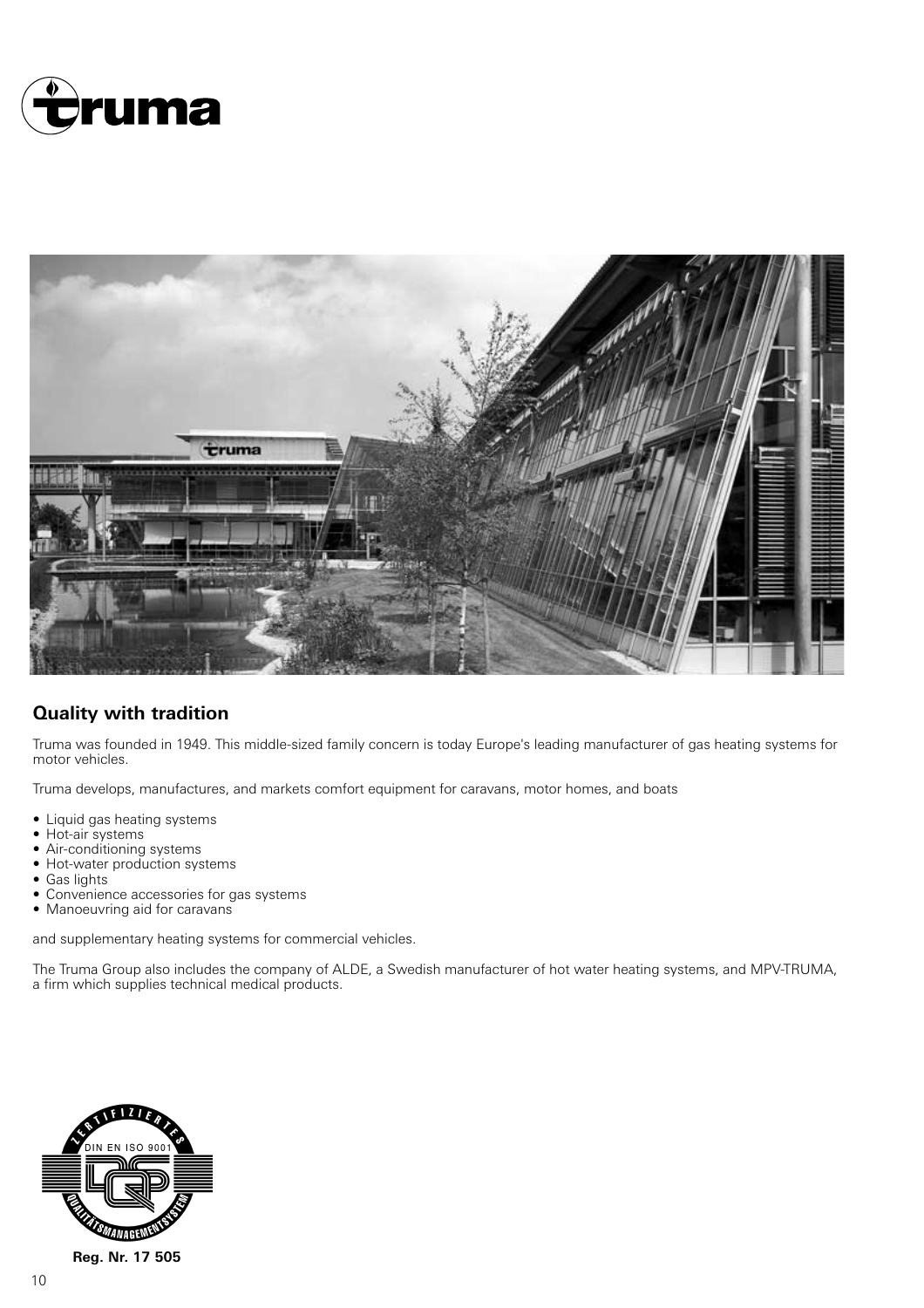

**Garantie-Karte Bon de Garantie Certificato di Garanzia Garantiebon Garantikort Tarjeta de garantía**